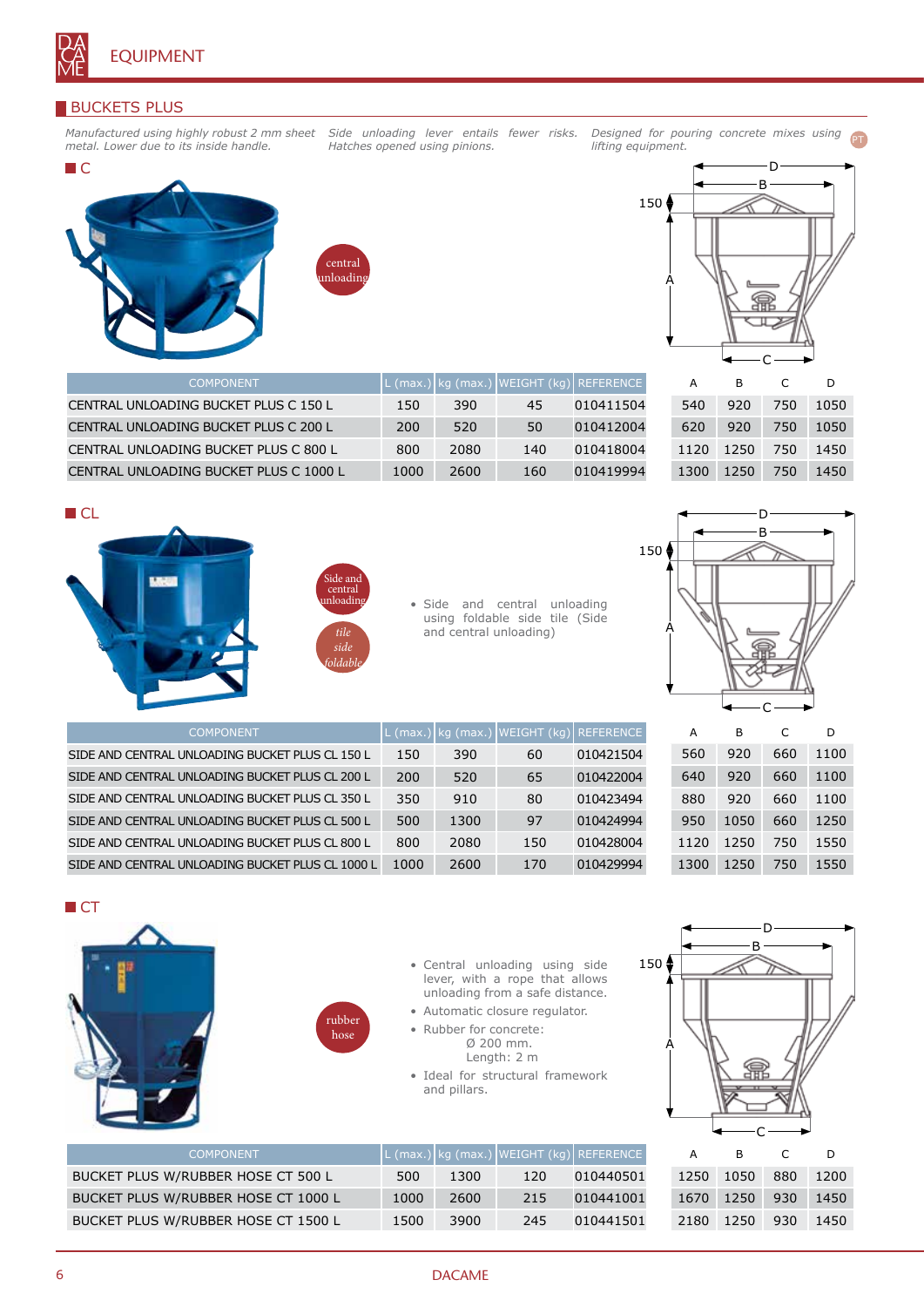PT

## **BUCKETS PLUS**

*Manufactured using highly robust 2mm sheet metal. This item has an automatic closure regulator. that allows unloading from a safe distance. precision. (ø200 mm/Length: 2 m).*

*Central unloading using side lever, with a rope Rubber for concrete, greater unloading* 



- Hatches opened using pinions, greater unloading precision.
- Foldable support.

BUCKET PLUS W/RUBBER HOSE BCE 500 L 500 1300 215 010435001 BUCKET PLUS W/RUBBER HOSE BCE 1000 L 1000 2600 320 010435011 BUCKET PLUS W/RUBBER HOSE BCE 1500 L 1500 3900 405 010435021 RUBBER HOSE D-200 BCE (2 m)  $\qquad \qquad$  - 4 010435101 CLAMP FOR RUBBER HOSE  $\begin{array}{cccc} - & - & - & 1 & 010435200 \end{array}$ 

• Ideal for filling pillars and areas with difficult access.



| A | <sub>B</sub>        | $\mathsf{C}$ | D |
|---|---------------------|--------------|---|
|   | 2387 1128 1000 1505 |              |   |
|   | 2807 1447 1200 1712 |              |   |
|   | 3048 1647 1300 1925 |              |   |
|   |                     |              |   |

#### **BCF**



- The equipment has various profiles that allows for loading when it is laid flat on the floor.
- Once the bucket is lifted up by its articulated handle, it is automatically placed in the vertical position.



| <b>COMPONENT</b>               |      |      | L (max.)   kg (max.)   WEIGHT (kg)   ' | REFERENCE |      |      |     |      |
|--------------------------------|------|------|----------------------------------------|-----------|------|------|-----|------|
| LAYDOWN BUCKET PLUS BCF 500 L  | 500  | 1300 | 275                                    | 010455051 | 2098 | 1269 | 643 | 1512 |
| LAYDOWN BUCKET PLUS BCF 1000 L | 1000 | 2600 | 351                                    | 010455101 | 2569 | 1529 | 786 | 1806 |
| LAYDOWN BUCKET PLUS BCF 1500 L | 1500 | 3900 | 690                                    | 010455151 | 2781 | 1884 | 974 | 2033 |

 $\blacksquare$ BC+



- The equipment has various profiles that allows for loading when it is laid flat on the floor.
- Once the bucket has been lifted up using its U-shaped<br>articulated handle, it is articulated automatically placed in a vertical position.



| <b>COMPONENT</b>                     |      |      | L (max.)   kg (max.)   WEIGHT (kg) $\vert$ | REFERENCE |      | в    |      |      |
|--------------------------------------|------|------|--------------------------------------------|-----------|------|------|------|------|
| BUCKET PLUS W/RUBBER HOSE BC+ 500 L  | 500  | 1300 | 255                                        | 010450051 | 2100 | 890  | 680  | 1100 |
| BUCKET PLUS W/RUBBER HOSE BC+ 1000 L | 1000 | 2600 | 365                                        | 010450101 | 2700 | 1500 | 800  | 1350 |
| BUCKET PLUS W/RUBBER HOSE BC+ 1500 L | 1500 | 3900 | 450                                        | 010450151 | 3000 | 1700 | 1180 | 1600 |